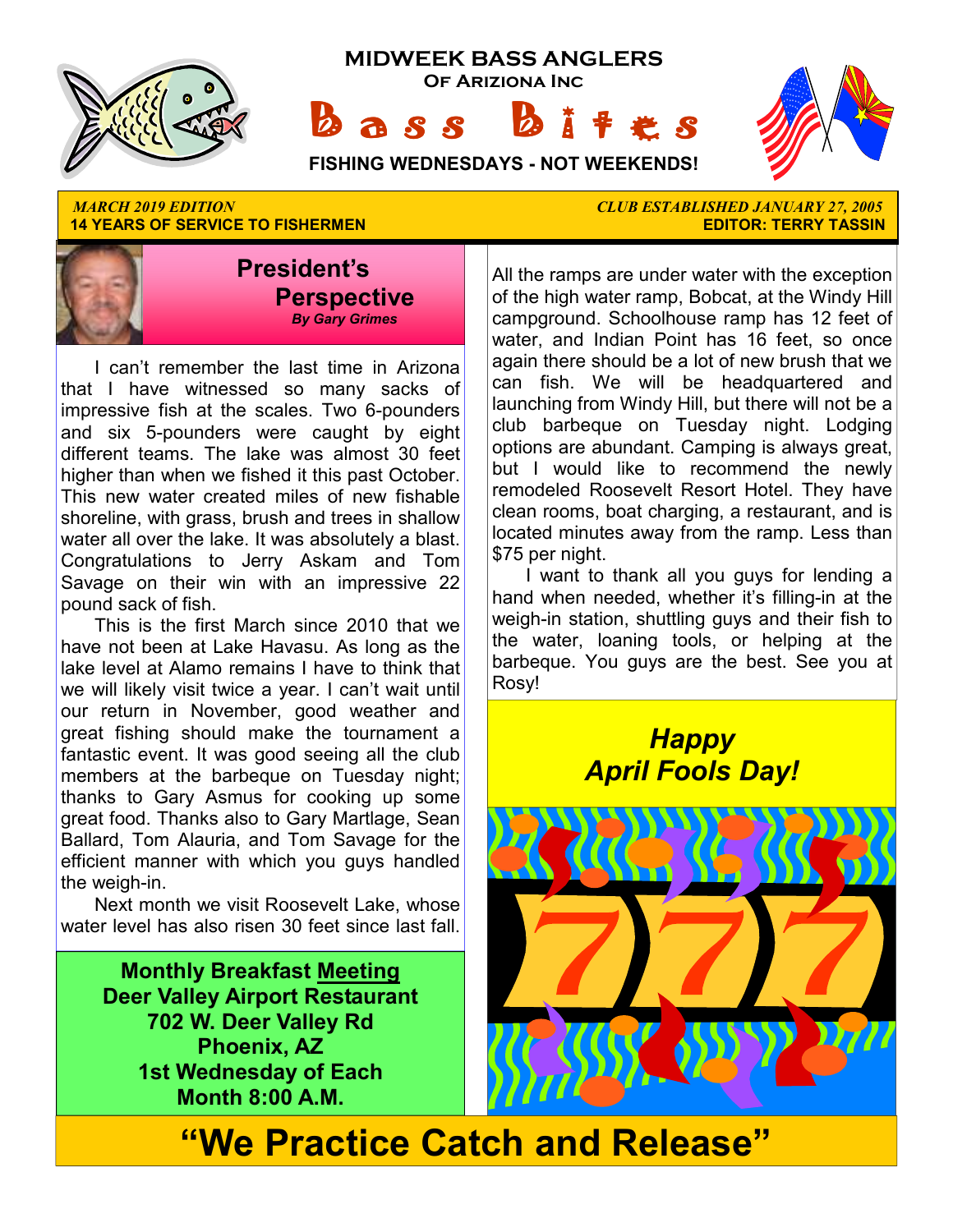Page 2



#### **Tournament Report Lake Alamo March 20, 2019**

 Some of this and a little of that might best describe the lures that caught fish at this tournament. Dropshot, jigs, cranks, Senko's, etc, were all put to good use to make this event a fun, fish catching experience.

 The tournament started off at 6:15 AM with boats heading up river, down river and all points in between! The tournament weather was great with water temps averaging around 62 and 72 degrees in most of the lake and the fish were caught from the dam to where the river enters the lake.

 All teams weighed fish at this tournament, and all but ten fish were released back into the lake to live and fight again another day.

Now let's hear from our winners.

### **Team Jerry Askam & Tom Savage Nail The Big Ones And Take Home 1st Place**

 Taking home **1st Place,** Team **Jerry Askam & Tom Savage** brought to the scales the winning creel of five bass weighing 22.89 lbs. Thanks to Tom's 6.52 lb bass the team also won **2nd Place Big Fish** honors.

Jerry Askam: First, thanks to the weigh team who do such an efficient and professional job every tournament. Thanks also to Jeff Bradley for shuttling the fish from the weigh-in back to the lake and to Mark Durben for helping

### **Next Meeting Next Tournament**

Our next club meeting for 2019 is scheduled for **Wednesday, 3 April** starting at 8:00 AM, at **Deer Valley Airport Restaurant** (just one mile north of I-101 at the intersection of 7th Ave & Deer Valley Road). We hope you will come early and have breakfast together.

The next club points tournament is scheduled for **Lake Roosevelt** on **17 April 2019.** Club launch headquarters and weigh-in location will be announced. Tournament hours are **Safe Light to 3 PM.** 



*1st Place & 2nd BF Jerry Askam & Tom Savage* 

me get our fish to the weigh area as Tom was working with the weigh team.

 Tom and I pre-fished Monday and only caught 4 fish but covered the lake pretty well and were able to eliminate a large portion of the lake for tournament day. On Tuesday we got on the bite as others also did and we were able to set our tournament start spot, the area we wanted to fish, and how to fish it. The warmer weather and full moon appeared to move the fish up.

 Our plan came together pretty well when Tom nailed a 5 pounder on a spinnerbait at our start area within the first 5 or 10 minutes. We fished the dock side of the lake from ramp to ramp. We used spinnerbaits, pegged Texas rigged brush hogs (mainly Tom) and Senkos (mainly me) both tipped with chartreuse. We caught a lot of fish on spinnerbaits but other than Tom's first fish all of our quality fish came on plastics. Tom caught our big fish (6.52 lbs) on a Brush hog off a little brushy point near the upper ramp where I recalled a past tournament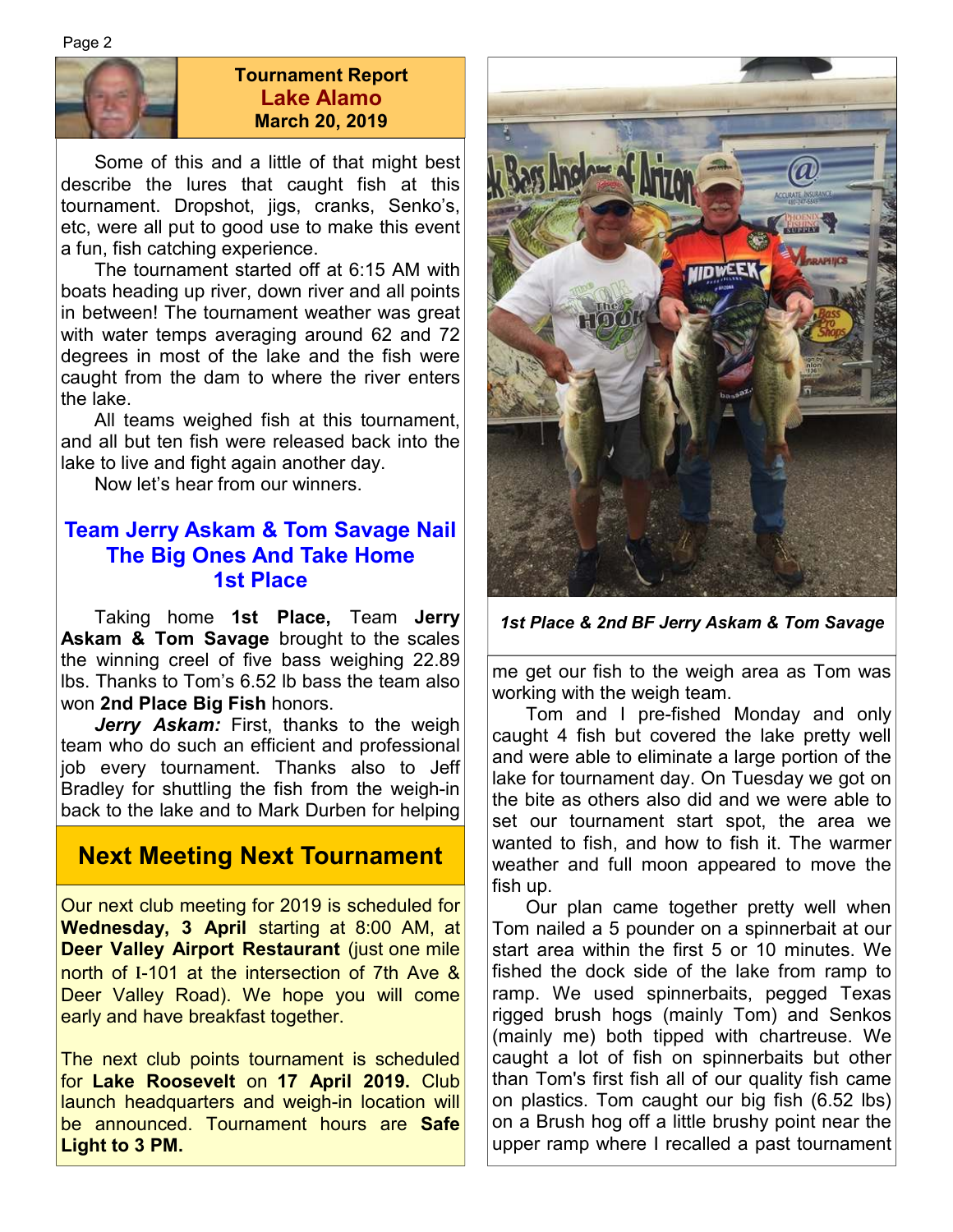big fish was caught I believe by Jamie Shaw. That point still holds big fish. Tom let out a pretty good yell when we safely got the fish in the boat. We saw Otto Gal and Warren Brackey who had been quite a good distance away and not in close sight who said "You guys must have got a good one" because they heard Tom's yell. We were a little surprised when it didn't hold up as big fish but congrats to Mark Durben and Tom Alauria for the tournament big fish. I'm sure you guys were as thrilled and excited as we were.

We did a lot of culling and about wore out the balance beam as it seamed a lot of our fish were clones. Although we didn't weigh them the last couple of our culled fish that went back in the lake were 3 or 3 plus pounders.

 To sum up, every day on the water is a good day, but Tom and I had a fantastic day.

#### **Senko's Propel Clinton Bell & Ingo Moura To 2nd Place Overall Finish**

 In **2nd Place** Team **Clinton Bell & Ingo Moura** weighed five bass for a total weight of 18.96 lbs.

*Clinton Bell:* Congratulations to Jerry and Tom that's the way to sack them up! Thanks to the cooking team and weigh team for another great job. Once more I was lucky enough to draw Ingo as my partner for Alamo Our pre-fish Tuesday gave us some good info on how most of the fish were positioned; catching fish was not the problem, catching good ones was another story. We used crank baits, spinner baits and Senkos which is my least favorite way to fish, but the fish were so shallow it wasn't a slow bite like Senko fishing usually is. It was a good feeling to finally have a tournament that you cull quality fish that you would be happy to have at all the other lakes we fish. We did have a few exciting moments like Ingo getting a 5 pound fish wrapped up in a bush, and loosing all power for my live well, but other wise it was a great day on the water.

#### **Membership**

As of March 22, 2019 the Midweek Bass Anglers of Arizona consists of **101** dues paid active members.



*2nd Place Clinton Bell & Ingo Moura*

*Ingo Moura*: You know what people say about 2nd Place, but Clinton and I would take it any time.

 Congrats to my partner for placing in the money back-to-back in the last two tournaments. This is our second time being paired-up at Alamo, and last year we also celebrated a win. We have had some exciting times, fish exploding out of the water, serious hook sets that stick a fish and or a big miss, fish wrapped in trees "multiple times" - it was all fun and I hope we draw each other again next year. Thanks Clinton for the great times, and all the knowledge you share.

 Congrats to the winners Tom Savage and Jerry Askam and on that big fish – she's a beauty. Thanks to the weigh-in crew and everybody that participated in the barbecue. Good times! I love these tournaments when everyone's catching fish, next month at Roosevelt should be more of the same.

 Clinton Bell and I pre fished and we pretty much threw everything in the tackle box. Fish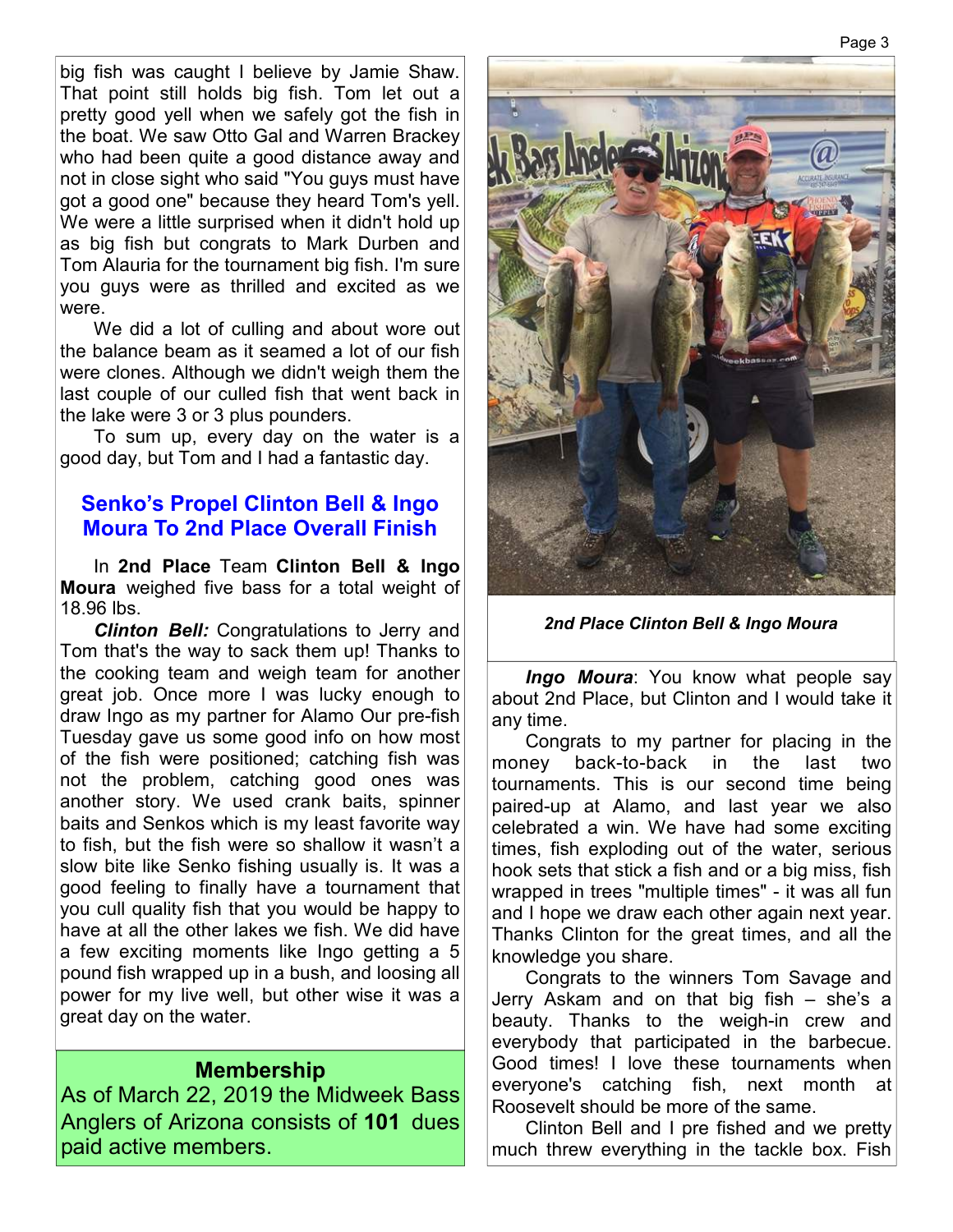seem to be biting on everything; the only problem was they were all "rats". We knew we wouldn't have a problem getting our limit on tournament day; we just needed to find the big girls.

 Tournament morning we started out throwing white/chartreuse spinnerbaits. We both caught a couple of bass, but the action wasn't like the day before while we pre-fished. So we decided to throw Senko's before the wind came up and it was 'on' from there; we both caught a 5 pounder and a few 3 pounders. We were throwing back some nice fish, because they would not cull. We caught easily 30 plus fish and had a blast while doing it.

 I am looking forward to seeing you all at Roosevelt in April.

#### **Team Amos Davis & Phil Brewer Use Robo Worms To Finish In 3rd Place**

 Team **Amos Davis & Phil Brewer** weighed five bass for 17.84 pounds and took home **Third Place** honors.

**Phil Brewer:** Amos Davis and I prefished on Tuesday and caught 25 plus fish. We used topwater, spinnerbaits, Ned rigs, and Texas rigged Chigger Craws, in the main body of the lake. Most fish were small with a few nice keepers. On tournament day, we pretty much did the same thing, in the same areas, but caught bigger fish. Amos did crank two nice keepers late in the day Wednesday. I had a great time fishing with Amos and I hope to draw him again.

*Amos Davis:* Congratulations to Jerry and Tom on their fantastic bag of fish. I had a great day fishing with Phil Brewer, swapping medical and fishing stories. Phil is a great angler and shared many of his past experiences at Alamo.

#### **Tournament Statistics**

Sixty men fished 8.5 hours each, bringing 150 bass to the scales for a total weight of 364.74 pounds with a 6.07 pound average total catch per fisherman. The average weight of each fish was 2.43 lbs. All but ten fish were released back into the lake after weigh-in to fight again another day.



*3rd Place Phil Brewer & Amos Davis*

We caught our fish on ox blood light red flake Robo worms, XPS square bill crank baits, and Ricos.

### **Back Of Coves Pays Off For Team Tom Alauria & Mark Durben With 4th Place Overall Finish**

 Taking home **4th Place,** Team **Tom Alauria & Mark Durben** weighed five fish for a total weight of 17.51 pounds. Tom's 6.59 bass took 1st Place Big Bass honors and the 5 lb Pot.

 *Tom Alauria:* Congratulations Tom and Jerry, this has to be one for the record book. Everyone caught tons of fish. Mark Durben and I had a great time together and had two days to practice. We caught lots of small fish but the bigger fish all came from the back of the coves and they all came off beds. The big fish came on my second cast of the day. After jumping around the deck of my boat I knew this was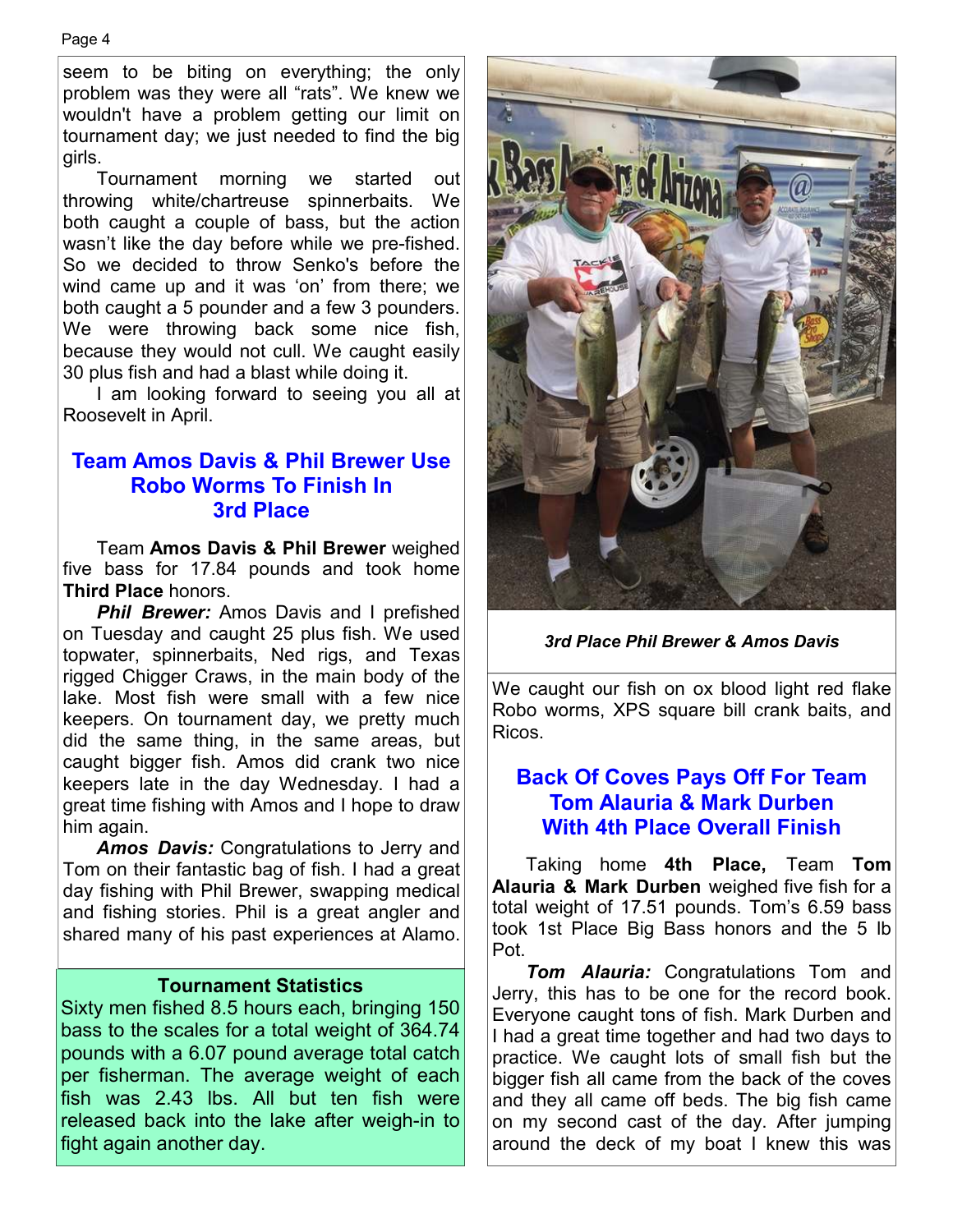

*4th Place Mark Durben & Tom Alauria* 

going to be a good day. Lastly I want to thank the tournament committee for a great meal on Tuesday evening.

 *Mark Durben:* I had the opportunity to spend 3 days fishing and camping with Tom Alauria. It was a blast and I learned a lot from Tom. On Tuesday we established a pattern which held-up for us on Wednesday fishing the insides and backs of coves with heavy brush. We flipped or pitched craws, baby brush hogs and Senkos into the brush. On Tom's second cast on Wednesday Tom landed the big fish. I'll let him tell the story but it is fun to watch him when he catches a big fish. We then caught a bunch of small ones and then I hooked roughly a 5 pounder on a Senko. We probably caught 30 plus fish and Tom landed another one that went about 4 pounds. With about an hour to go in the tournament I hooked another 4 pounder behind the boat but he wrapped around a tree and broke off. We ended up with 3 nice fish and 2 dinks. We had some motor problems but Tom's mechanical expertise got it fixed and we

carried on. Thanks again to Tom for a great trip and tourney.

### **Team Tony Medina & Ron Rudzinski Jig Way To Win 5th Place**

 A five fish bag weighing 17.05 lbs was enough to earn Team **Medina & Rudzinski** the **5th Place** money.

 *Tony Medina*: I arrived at Alamo on Monday morning and started my prefishing. The water was pretty stained all over the lake and there was a lot of sawdust on the water. I had to clean out the water outlet on my motor four times. I didn't catch very many fish on Monday, but on Tuesday my partner, Ron Rudzinski, joined me and we had a better day of fishing. The water was starting to clear up in certain areas and we were able to catch some fish.

 On tournament day we had found a spot on Tuesday we wanted to fish and it turned out to be a good spot. We caught a few fish including one over five pounds. The bad thing was we



*5th Place Tony Medina & Ron Rudzinski*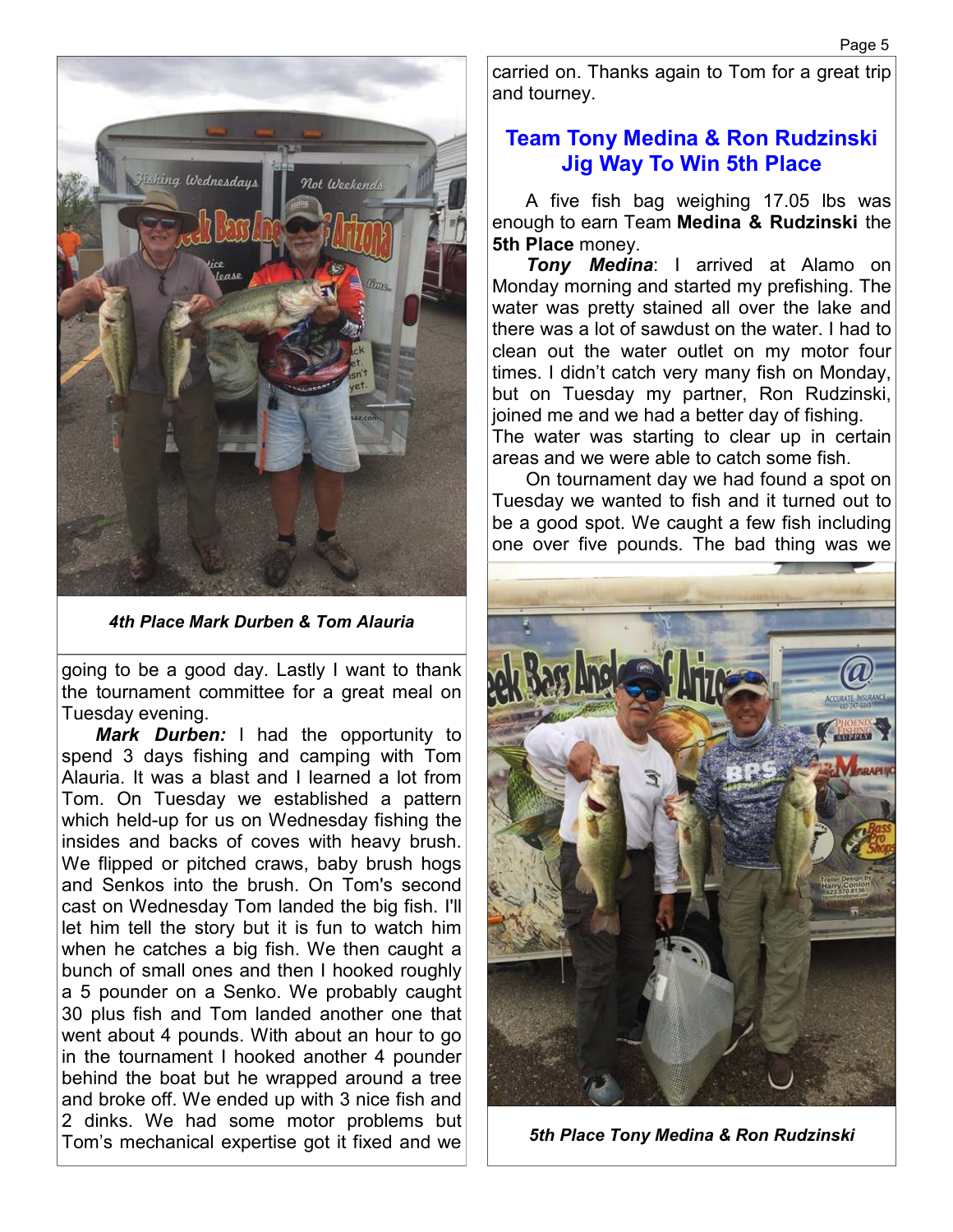lost a big one at the boat. All our fish came on jigs and drop shots.

I'd like to thank the dinner crew for a great dinner. Everyone enjoyed it. Also, congratulations to all the winners. Looking forward to going to Rosie in April!

 *Ron Rudzinski:* Tony and I decided our best chance for quality fish would be at the dirtier river end of the lake, which seemed to clear up some on Wednesday. Tony had our first fish right off the bat in 2 casts and that fish weighed about 4 pounds; so we had a good start. We went through about 6 or 7 different jigs, but brownish trailers seemed to be best. We probably caught 12 - 15 fish in 2 to 6 feet of water and my only regret was my lost 5 pounder at the net. It happens! Tony was great to fish with and I really enjoyed hearing his stories. It was fun to fish a lake with so much cover and quality fish. Kudos again to the weigh-in crew, much appreciated.

#### **Team Southard & Milkint Fish Senko's To 6th Place Finish**

 Team **Lew Southard & John Milkint**  weighed five bass for 16.36 pounds and took home **6th Place** honors.

 *Lew Southard:* We caught all our fish on Senko's of various colors. We fished from the launch ramp toward the dam on the left side or ramp side. John Milkint and I had a limit in 30 minutes, then we started to up grade.

*John Milkint:* Congratulations to Askam & Savage for a weight of 22.89 pounds. At least 8 teams had a 5 lb plus bass to weigh in and I don't remember that happening at any of our tournaments. It seems that the water clarity was clearing up at just the right time for our tournament. All the rain this winter has really helped to fill our lakes with water and it was really apparent at Alamo with all the green vegetation under water.

 Lew and I prefished on Monday and Tuesday and including Wednesday I don't remember the last time we caught as many quality fish as we did those 3 days. To weigh in over 16 pounds and only get a  $6<sup>th</sup>$  Place shows what a great fishery Alamo can be. Congrats to the Board for replacing Havasu in March with Alamo.



*6th Place John Milkint & Lew Southard* 

 As Lew noted, most of our bass came on Senkos and color didn't seem to matter much. I threw mostly watermelon and green pumpkin. We lost count of how many fish we caught and released on Wednesday. Many of the fish were near the green vegetation under the water in 3 to 10 feet. Lew was a great partner and we had a great time fishing. Any co-angler drawing Lew will be rewarded with a great fishing experience.

### **Luke Spreitzer & Gary Grimes Find Fish In Up River End Of Lake And Finish 7th Overall**

 In **7th Place** Team **Luke Spreitzer & Gary Grimes** weighed five bass for a total weight of 16.05 lbs.

 *Gary Grimes:* I had an absolute blast fishing with Luke Spreitzer at Alamo. We used his boat, as I had just returned from a tournament in Mexico on Monday night. I got to witness him catch his first quality spinnerbait fish, I think he might now be hooked on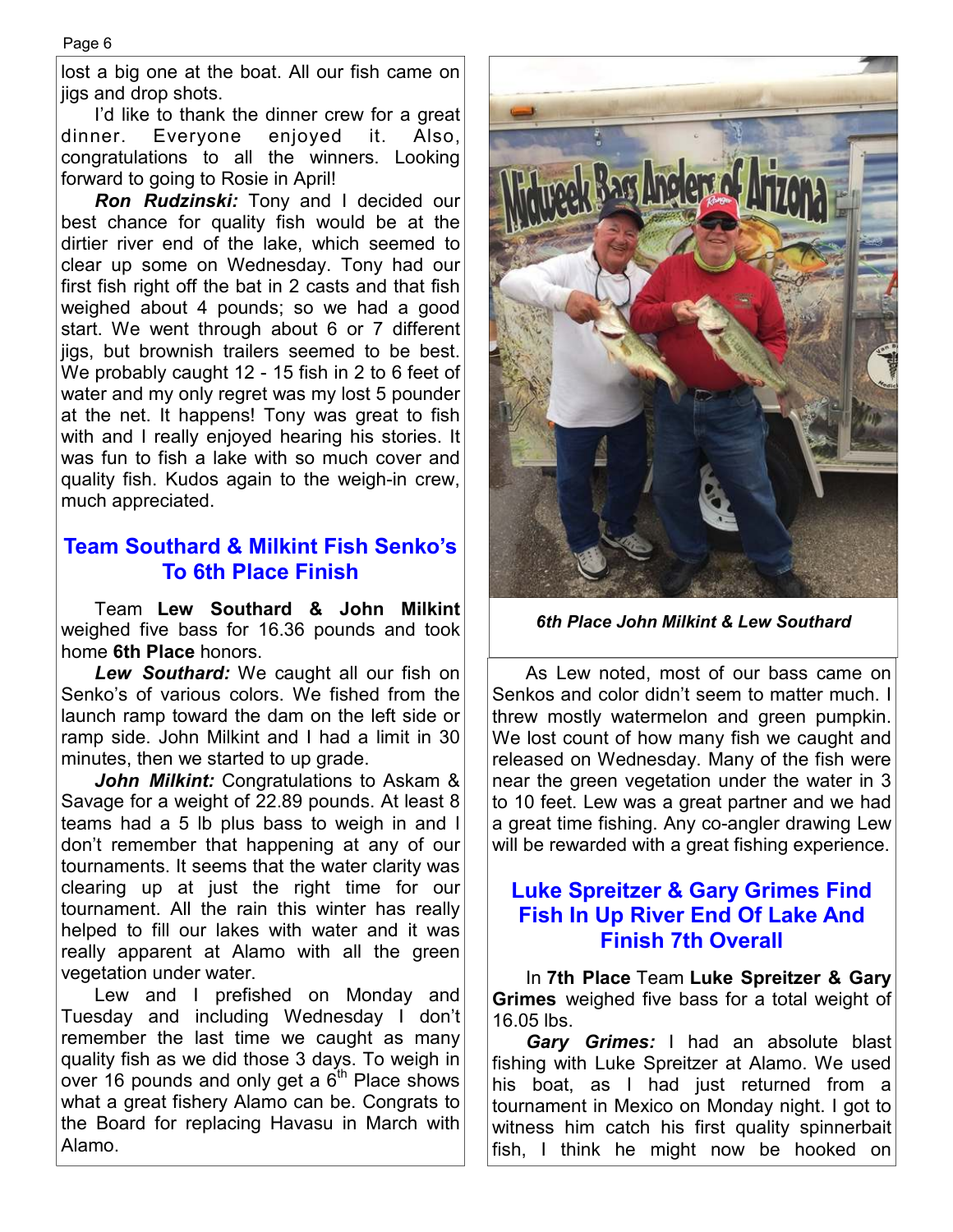

*7th Place Luke Spreitzer & Gary Grimes* 

spinnerbaits as well as jigs. Normally 16 pounds will win a tournament, but not at this tournament. We caught most of our fish in the area between the launch ramp and the river, on either a spinnerbait or Texas-rig. It was amazing seeing all the big fish at the weigh in. I can't wait for Roosevelt next month.

#### **Team Ray Riley & Butch Dangelo Work Dam Area for 8th Place Finish**

 Bringing five fish to the scales weighing 15.21 lbs was enough to earn Team **Ray Riley & Butch Dangelo** the **8th Place** money.

*Ray Riley & Butch Dangelo*: Congrats to Jerry Askam and Tom Savage for First Place Overall and 2<sup>nd</sup> Place Big Bass. Congrats also go to Tom Alauria for the 1<sup>st</sup> Place Big Bass and 4<sup>th</sup> Place Overall. Good job guys. After prefishing Monday and Tuesday I would have never guessed all of the heavy bags that would be weighed-in on tournament day and the number of big fish. Thank goodness for Butch who got us started early and often. During the tournament, we experienced periods of nothing, then a few fish taking our lures, then nothing again. Thank you Butch, anyone will be lucky to have you as their co-angler.

 We only fished the dam end of the lake during the tournament. After venturing to the river end for a few hours during pre fish and seeing all the trash we decided to stay in the cleaner water even knowing most of the bigger fish would come from the river end. Our live well kept getting lots of fine trash and I was worried about dead fish and motor problems. We had our best luck while fishing in shallow water very close to shore, with green jigs and lizards while moving the lure very slowly. Butch carried us through but I handled the net never loosing a fish. I am really looking forward to Roosevelt Lake next month.



*8th Place Butch Dangelo & Ray Riley*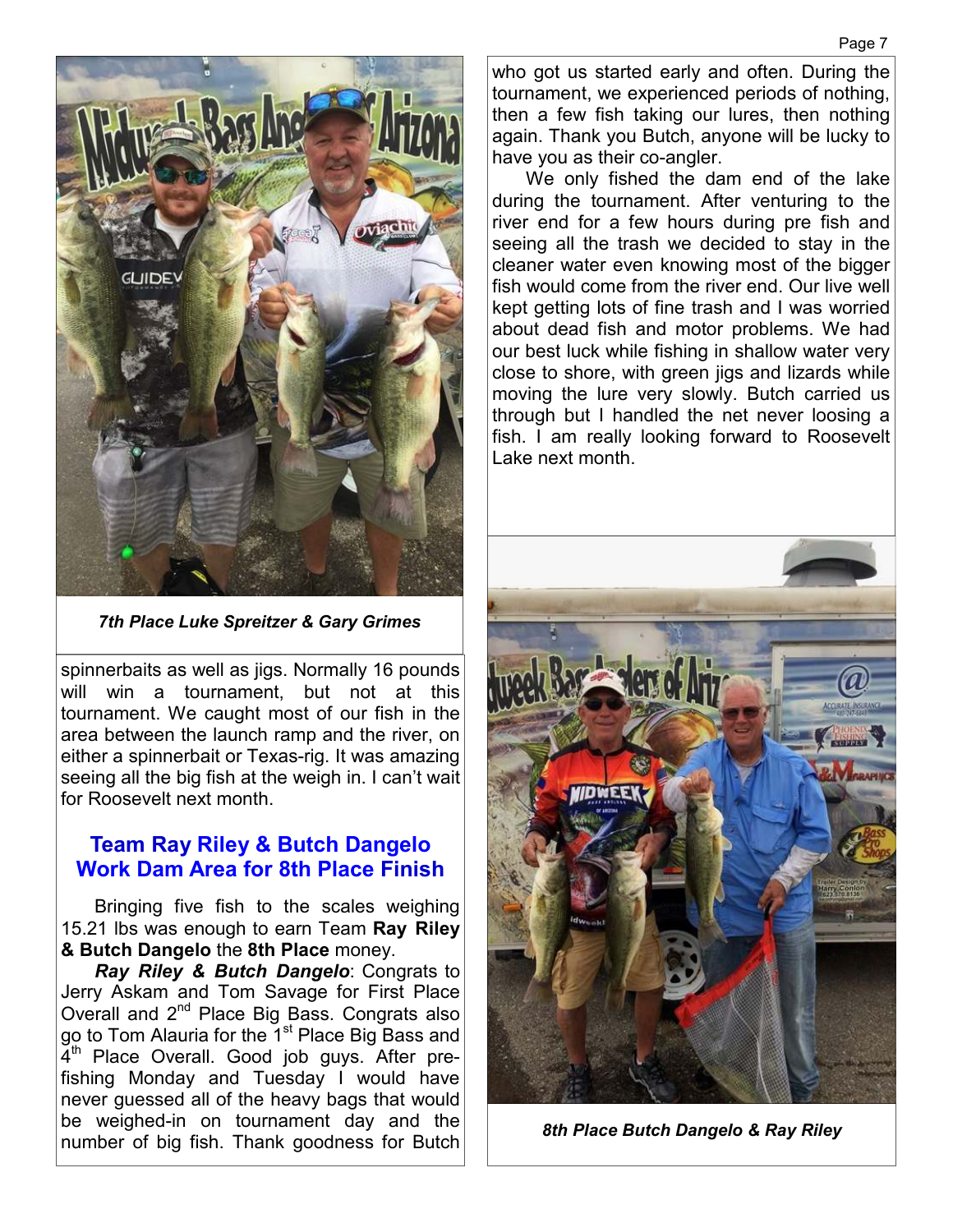Page 8



g Wednesdays

E Release

50719

#### **Weighing-In**  *By Gary Martlage*  **Tournament Director**

 Another club tournament is in the books. From the look of the numbers on the scales, I think we weighed more pounds of fish in the history of the club. The weights were consistent with good times had by all (except for one blown motor).

 In November, the club has reserved the Group Use area at Alamo for the tournament. This will give guys an option to camp together, and use the Ramada for a barbecue, and weigh-in site. Poker will also be on the menu, for you gamblers, under a nice lighted Ramada.

 Thanks, again to the weigh staff, and all the volunteers that help keep this club the best organization in the state. Without all the support, it could not happen as smoothly as it does.

 Greg Prather's wife Pam had a stroke as he was preparing to leave for Alamo. I have heard she is responding well. Our thoughts and prayers are with you Greg and Pam. We hope for a positive recovery for Pam and a speedy return for Greg to the tournament scene.

 Hope to see all of you (and more) at Roosevelt next month. Let's see if we can set a new weight record at Roosevelt.

Not W

# Photo Scrapbook - Lake Alamo-March 20, 2019